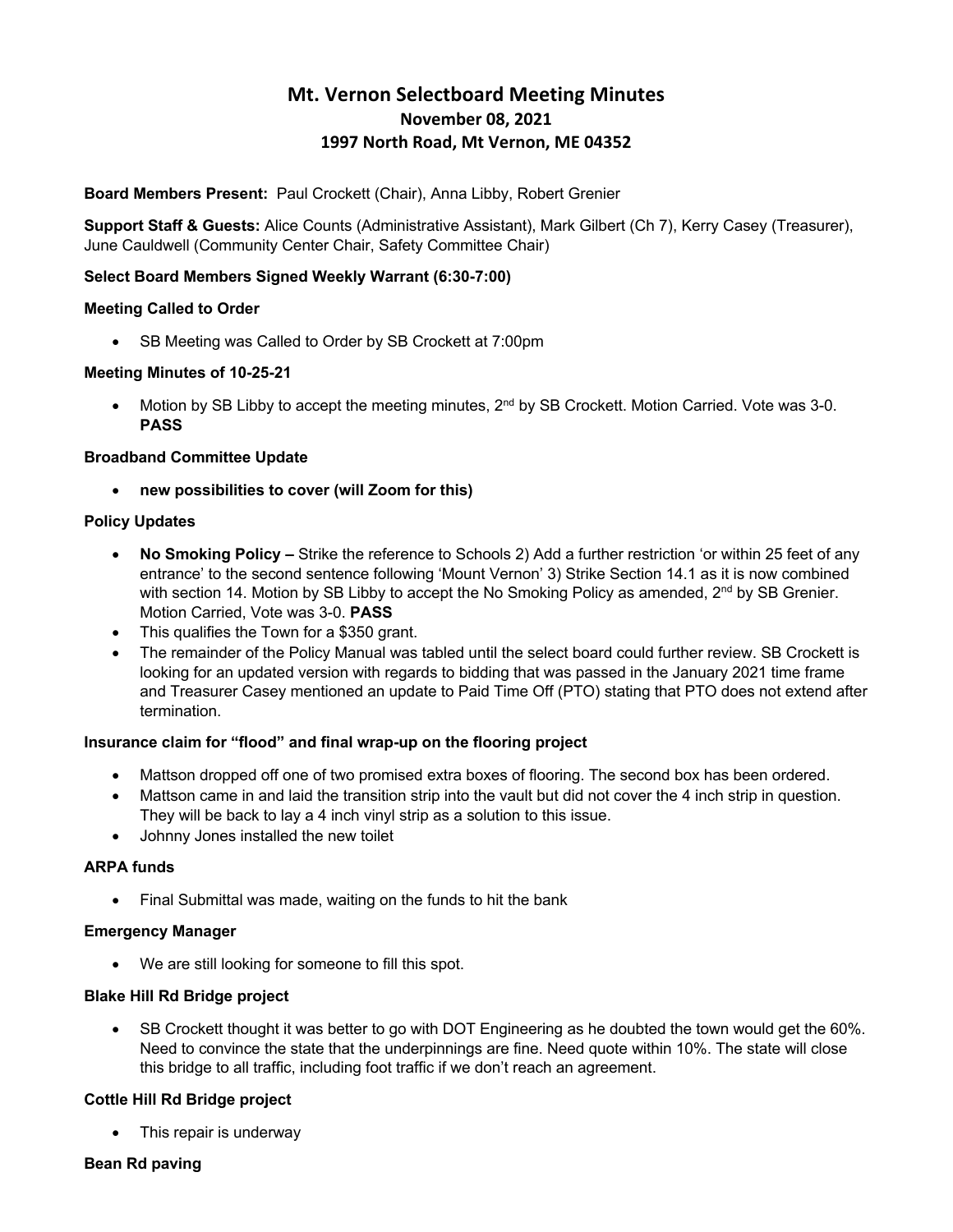• This project was finished today, 11-08-21.

### **Trio –**

• SB Crockett needs to close the loop with Harris.

# **Other Business**

#### **Selectmen Picture**

• A new group picture was taken to included our new Selectmen, Robert Grenier. Also an individual pic of SB Grenier was taken for the website.

### **Transfer Station Shed**

• Tom Brady volunteered to build, getting lumber bids, town will purchase the lumber. Tom Brady is also looking at a prefab solution with Hammond Lumber if he can get them to come down on pricing.

#### **Spectrum Generations**

• Submitted their request for \$975, which is up from last year's donation of \$950. SB Crockett said we would stay with our \$950 request at Town Meeting.

#### **Family Violence Project**

• Submitted their request for \$2000, which is what Town donated last year.

#### **Oath for Overseer of the Poor and Assessor**

• SB Grenier was informed that he need to sign two more oaths of office

#### **Maps**

• Admin Asst Counts was asked to continue her effort on updating the Owner Index for the town maps. SB Crockett stated that Andy Dube with Diversified Drafting should have the maps updated by March 2022 provided we have the updated information to him in a reasonable time.

#### **Clarification**

• Nancy Dunn did not retire, she resigned to pursue other opportunities.

### **Mileage rate went up to .45/mile effective 7-12-2019**

• Treasurer Casey verified that the Town was reimbursing for travel at the current price.

#### **EPA/DEP**

• Some Illegal dumping in wetlands has been reported by residents. They have contacted EPA/DEP several times with no response. The Select Board decided it was time for them to step in and contact the EPA/DEP. SB Grenier was tasked with this effort.

### **Oldest Citizen**

- Marjorie Jacobs and Dorothy Kent need to be added to Town's Oldest Citizen Placard.
- SB Grenier was asking if we could do the quilt again for Dorothy. June Cauldwell said she would reach out to Marie Hodgdon and Kathy Wilson regarding this possibility.

#### **Vehicle Registration for 100% Disabled veterans**

• Free registration, title fee exemption and automatic excise exemption on one vehicle

### **Town Cleaner**